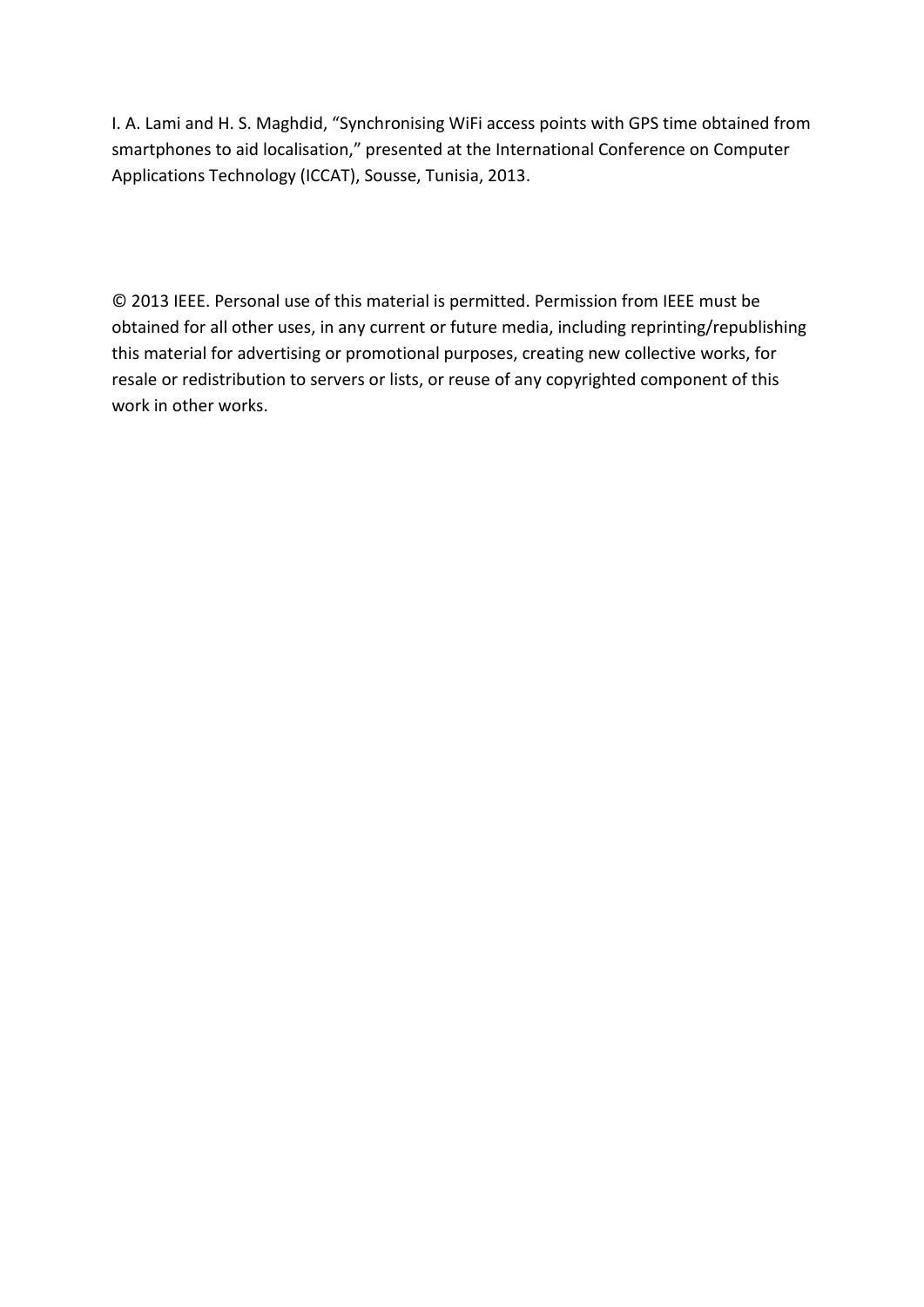# *Synchronising WiFi Access Points with GPS time obtained from Smartphones to aid localisation*

Ihsan Alshahib Lami

Applied Computing Department The University of Buckingham Buckingham MK18 1EG, UK ihsan.lami@buckingham.ac.uk

*Abstract* **— WiFi Access Points (WAPs) are readily available everywhere for access to the Internet. Unless specifically designed for localisation applications and their position accurately calibrated, WAPs do not offer accurate position calculation and do not know their geographic position. However, Smartphones, with the aid of onboard GPS and WiFi will know their location to within few meters when outdoors. This paper proposes to utilise Smartphones, while outdoors, to sync the clock-time and define the location of any WAP within reach. This is achieved by using Trilateration techniques where the Smartphones become reference stations at several instances in time as they approach available WAPs. Also, any WAP position is continuously updated as other Smartphones approach them. Such WAPs can later be used as reference stations to aid indoors localisation. Simulation scenarios based on MATLAB implementation has proved the viability of this scheme.**

**Keywords – WiFi Access Point Localisation; Clock Synchronisation; GPS time synchronisation** 

## I. INTRODUCTION

WAPs are used to connect to the Internet in most buildings/homes, for example from PCs, Tablets and Smartphones. Some location-based services (LBS) applications on Smartphones use WAPs pre-defined location (that was stored on a database/Server) to fix the approximate location of the Smartphones [1]. LBS growth is predicted to grow by 13% year on year reaching  $\epsilon$ 200 Billion in 2016 [2]. This is due to many wireless technologies available onboard Smartphones, such as GPS, Cellular, and Bluetooth that increased the breadth and complexity of applications [3].

Current Smartphone LBS, using GPS and/or network-based localisation technologies, are based on Trilateration techniques. Smartphones can achieve reliable accuracy of its location to within few meters when outdoors [4]. However, for indoors localisation, solutions are normally tailor-made with specialised hardware because of multipath/loss of GPS signals. If WAPs have accurate reference time, accurate clocks as well as pre-defined accurate position, then Smartphones can use WAPs as reference stations to locate them indoors. However, due to costs and function limitations, WAPs include a lowgrade clock and cannot locate themselves.

Our proposal does not require dedicated hardware (host server, sensors, and calibration) that are typically associated

Halgurd S. Maghdid Applied Computing Department The University of Buckingham Buckingham MK18 1EG, UK halgurd.maghdid@buckingham.ac.uk

with indoors solutions such as Fingerprinting [5]. Therefore, our scheme shall reduce the required memory and traffic on Smartphones thus saving battery consumption, connection/interaction traffic and processing time. Additionally, the WAPs time-synchronisation shall be based on GPS-time. This means that our proposed "indoors localisation scheme" can be performed seamlessly, anywhere, anytime, with any Smartphone i.e., the proposed scheme includes two novelties: (1) synchronising all "WAPs clock time" with GPS time, on the Smartphone. (2) Consequently, locating WAPs via Smartphones, based on the Time-Of-Arrival (TOA) technique.

Our Scheme starts when a Smartphone is outdoors and has already acquired a GPS fix. As this Smartphone approaches buildings, it shall receive WAPs beacon frames, and will measure their pseudoranges. Thus by knowing its instantaneous geographical location and the WAPs pseudoranges, this Smartphone can compute these WAPs locations. Pseudoranges measurement is based on the WAPs GPS time synchronisation. After which, the various located and synchronised WAPs can act as reference points for calculating the Smartphones location indoors, especially when GPS signals disappears. Thus, when deployed at large scale via several Smartphones and WAPs, such scheme can offer seamless outdoors-indoors localisation. The freshly calculated WAP location can also be transported into a central-server-database on the fly from any participating Smartphone, thus saving the costs and time involved in using purpose built vehicles to survey WAPs location [1].

During implementation and trials of our scheme, we found out that implementation of the proposed scheme on actual Android based Smartphones and using off-the-shelf WAPs has many challenges; including access to these WiFi transceiver and GPS receivers Firmware. Therefore, we have initially focused on proving the scheme based on MATLAB simulation. Also, to achieve accurate simulation results, a WAP clock model was required; therefore, an accurate and dynamic WAP clock time model has been developed [6].

Section II elaborates on other work in this area and highlights the advantages of our proposed scheme. Section III details the proposed synchronisation/localisation algorithms in this scheme, while Section IV explains the scenarios, implementation and discusses the simulation results to prove the proposed scheme. Finally, Section V concludes the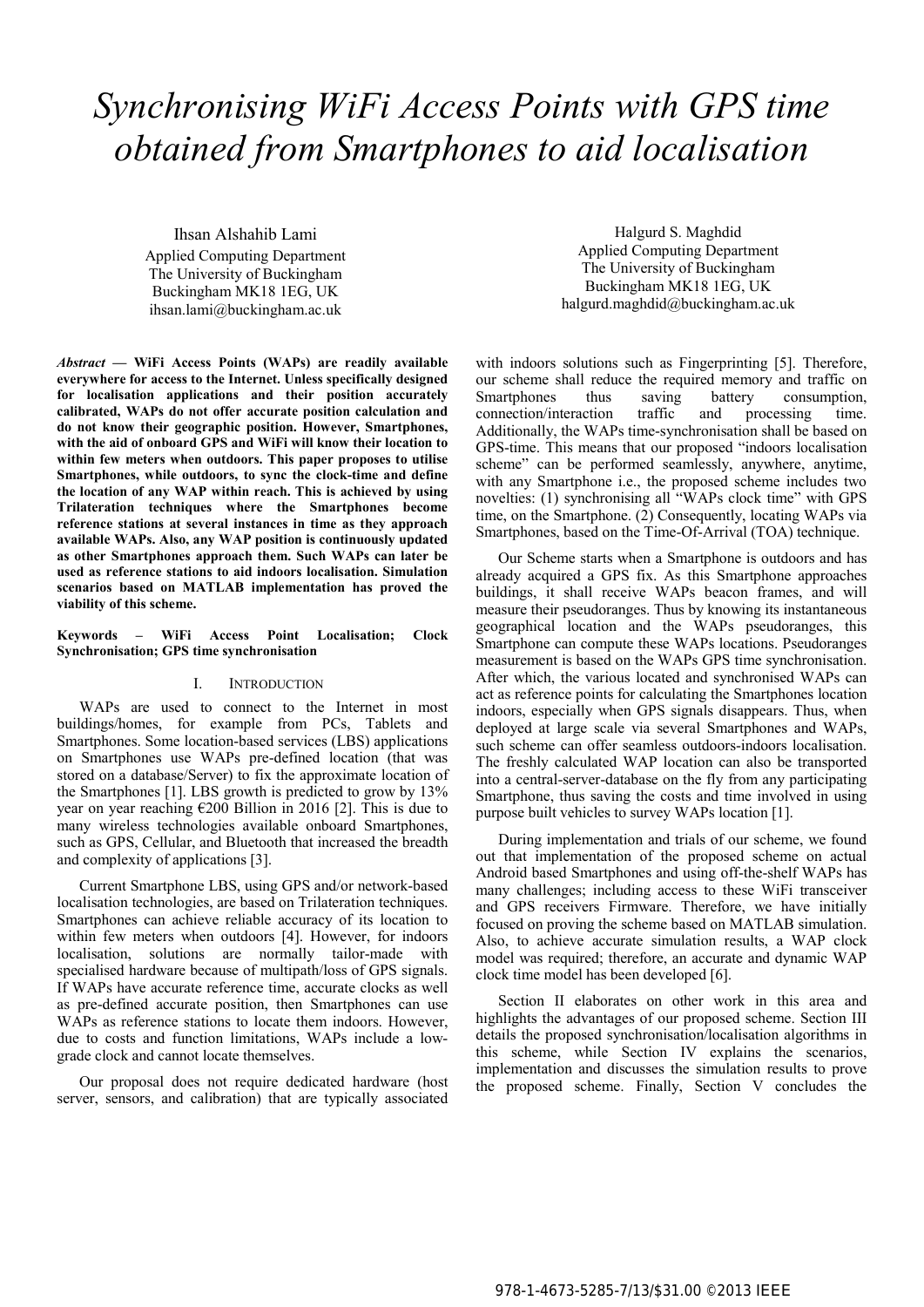achievements of this work and highlights future work planned for this scheme.

# II. RELATED WORK

WiFi technology can be used as an alternative way for defining Smartphones location, especially in environments when GNSS signals do not exist such as indoors and/or urban areas [7]. To achieve this, accurate WAPs location information must be available on the go, as and when needed from any WAP in any vicinity, and without prior special arrangements. For example, in existing WiFi positioning techniques such as Fingerprinting and Signal Propagation Law techniques [5].

Two localisation schemes have been developed by Skyhook and Ekahau offer WAP based localisation solutions. These schemes use the Fingerprint-technique. Purpose built vehicles is deployed to conduct a full WAPs' coordinate survey in builtup areas. When a user wants to locate his/her Smartphone, using Skyhook [1] for example, the localisation application will scan nearby WAPs for MAC address, and then sends the collected addresses to a Skyhook's server via an Internet connection. Then, the server calculates the rough position based on the nearest WAP location stored on its database and sends back the location of the Smartphone to the application. This solution incurs large cost to surveying the WAPs in that location.

 A laptop hosted system including a GPS receiver used to define reference points as well as an external motorised-WiFi antenna is proposed to detect the direction of the WAP's signal at two different points based on the signals' Angle-Of-Arrived (AOA) technique by calculating the maximum Received Signal Strength (RSS) value to localise neighbouring WAPs. After obtaining WAPs location information, this system displays the location co-ordinates on a Google Earth application on the host laptop [8]. However, the position measurements have large errors due to fluctuating WiFi signal strength (this fluctuation varies based on the path of the received packet all the time). To implement this system, Smartphones will have to include extra hardware such as the motorised antenna to detect the WiFi signal direction, which is not practical.

Another RSS-based measurement technique to calculate the WAP pseudoranges from a GPS enabled device has been published recently [9]. This is similar to our proposal in that it treats the Smartphone, located by the onboard GPS receiver, as a reference station to help locate WAPs. However, this technique is based on pseudoranges measurement with heuristic algorithms to assure the WAP position. Again, since the strength of any WAP signal is not stable and its fluctuation is dependent on the WiFi protocol used, the simulation results published showed that, when outdoors, the WAPs are located within 5 meter error with probability of about 80%. That means that the accuracy will be worse indoors. Also, carrying out such heuristic calculations on a Smartphone will be too much power drain on its battery. An enhanced attempt was proposed by establishing a relationship between RSS and pseudoranges of WAPs from Smartphones, where a linear regression is applied to estimate linear coefficients that are used to perform Trilateration [10]. This solution works even if there is no information (e.g. path loss exponent and transmission power) available on the WAPs signals. However, the geometric

relationship between the WAP and RSS measurements, for example, where the geometric conditions are poor (worst case), the estimated coefficients would be variable and the position error becomes relatively large.

Our study has concluded that WAPs signals strength has a non-uniform shadowing and so any pseudorange estimation based on RSS would not be accurate. Also, reflections, and multipath affect RSS based localisation accuracy. Thus, to mitigate such errors, some computational mechanisms are needed such as the local signal strength gradient algorithm [11]. This algorithm claims to improve RSS-positioning technique accuracy. The idea of the gradient algorithm is to find the direction of the received signal by pointing arrows towards the WAPs. However, this algorithm is based on using heuristic or estimated values, such as estimating a window size for any measurement, and this will vary in different locations. Also, if the window size is too small, the result of the direction estimation is likely to have a huge error.

Our proposed scheme does away with RSS by locating WAPs via Smartphones, when outdoors, using the TOAtechnique that has been proven to offer more accurate location [12]. Also, GPS time is used to assure the accuracy of TOA by having both the WAP and Smartphone sync to the same time. Finally, our scheme does not require any extra hardware added/used for performing this localisation. As a by product, a central server can be deployed, similar to Skyhook server, to store the location information of WAPs in a dynamic way as they get updated by nearby Smartphones, instead of using dedicated signal-survey vehicles.

## III. OUR SYNCHRONISATION/LOCALISATION SCHEME

The first novelty of this scheme is to use GPS-time obtained by nearby Smartphones when outdoors to synchronise WAPs clock, instead of using any other reference time (e.g. Network Time). Direct or Indirect clock synchronisations are possible: 1) Direct clock synchronisation is achieved any WAP within the vicinity of the Smartphone will sync its clock directly with the Smartphone's GPS receiver clock. WAPs' beacon signals are used to achieve the synchronisation with Smartphone. Since the clocks of the WAPs are continuous on their skew, see Fig 1a, a virtual WAPs clock time synchronisation can be done by calculating WAPs clocks' skew and storing them in the Smartphone's memory. These are then used to compensate the WAPs clock error during the localisation.



Figure 1. Proposed clock synchronisation algorithms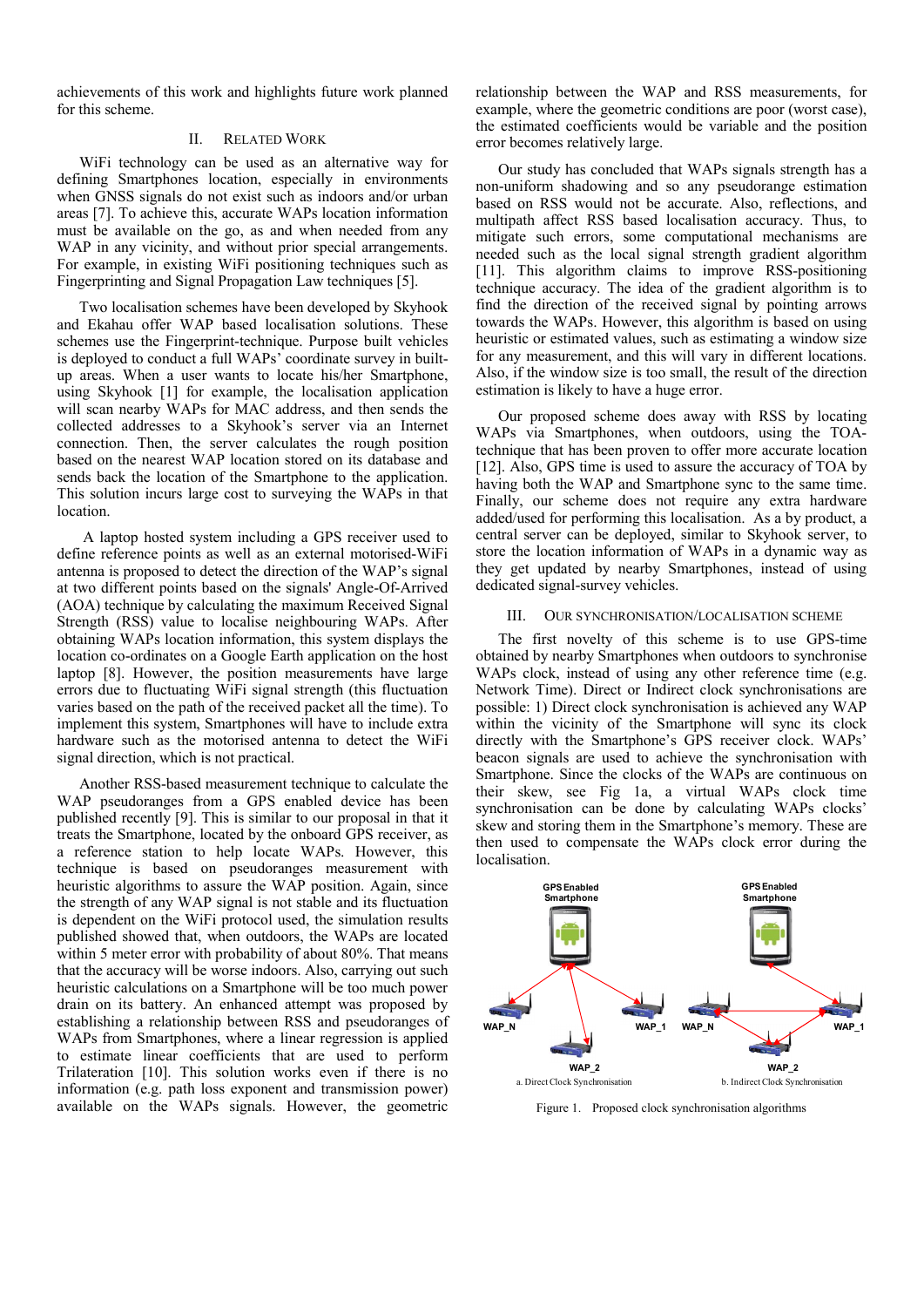2) Indirect clock synchronisation is achieved when a nearby WAP sync its clock with the Smartphone's GPS receiver clock, and then pass-on this time to other WAPs on its wired network, as shown in Fig 1b. This method is useful when the Smartphone can only receive a single WAP beacon signal, at the location of the synchronisation. For both methods, the WiFi transceiver firmware needs to be modified on the Smartphones, while the indirect method also necessitates a firmware modification to all WAPs on the network.

The second novelty is to establish the location of these synchronised WAPs via Smartphones based on the TOA technique. When a GPS-enabled Smartphone (or more) is outdoors travelling in the vicinity of any WAP, it can receive the WAP's beacon signals. Then, this Smartphone can measure its pseudoranges with this WAP by knowing the timestamp of the transmitted and received beacon signals. Of course, measuring the pseudoranges is based on the clock synchronisation that has been already established based on GPS-time. Thus, estimated pseudoranges will be very precise due to having accurate WAPs clock offset and clock drift. This Smartphone can then be considered as a reference station at that instance in time, and together with other Smartphones in the vicinity, the WAP position can be calculated based on TOA. If there are no other Smartphones available in the vicinity at that time, then the movement of this single Smartphone will be used to provide several reference points to enable coarse WAP position calculation. Fig. 2 illustrates this process where the number of reference points of the Smartphone movement can be predefined as a threshold.



Figure 2. Flow chart for the scheme of synchronising/locating WAP via a Smartphone

In addition, the Smartphone(s) compares defined WAPs position all the time to ascertain an accurate position for these WAPs. These WAPs positions can also be transmitted wirelessly to be store in an Internet hosted central serverdatabase. Also, these localised and time-synchronised WAPs can be used as reference stations to aid localisation of the Smartphones when indoors; thus offering seamless outdoorsindoors Smartphone localisation anywhere anytime.

## IV. TEST SCENARIOS, SIMULATION AND RESULTS

To prove our proposed scheme, Android-based Smartphones are selected because Android is fully supported, widely used and proved, open and free mobile platform. Specifically, for WiFi time-based localisation, Android Kernel supports several time functions such as the Kernel timers, CPU clock and WiFi MAC clock. However, these time functions resolution and accuracy are at a higher level to that required for localisation. This is because (1) the Kernel timers have huge time degradation (time drift/delay) since they are interrupted by "software interrupts", as shown in Fig. 3, (2) the CPU clock is more accurate than the Kernel timers due to being handled by "hardware interrupts" only, but this is still in microsecond accuracy (a 1 microsecond time error is equal to 300 meters of position error), (3) the accuracy of WiFi MAC clock is  $\sim$ 22.5 nanosecond, which is equivalent to approximately 6.75 meter of positioning error. Therefore, all these time functions are not accurate for synchronising WAPs clock or for position calculations. This is why we chose GPS time which is based on the atomic clock.



Figure 3. Example of Android-based Smartphones time degradation

GPS receivers, onboard Smartphones, provide the GPS time via NMEA messages every second with a resolution in millisecond. To achieve a time resolution in nanosecond necessary for accurate positioning, we therefore should modify the Smartphone GPS receiver firmware to output nanosecond resolution time available from the GPS signal. For our experiments, we are planning to use an external GPS receiver that outputs nanoseconds GPS time such as the Garmin GPS receivers [13].

Changing/modifying the firmware of the onboard Smartphone GPS receiver and WiFi transceiver for implementing our proposed scheme on actual Android based Smartphones are the main challenges that we need to resolve at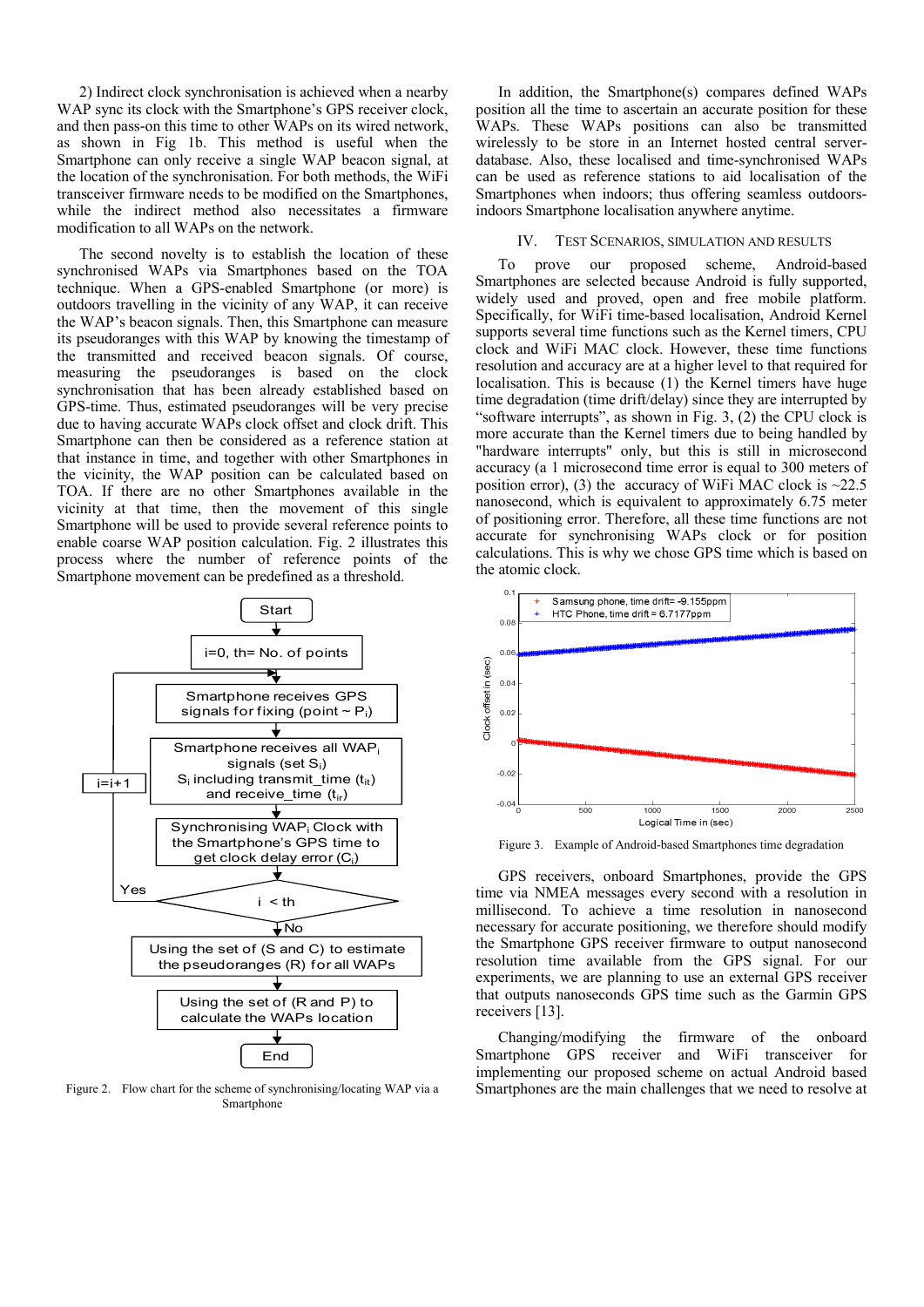the moment. Therefore, initially, this scheme is proved by simulation in MATLAB.

# *A. Test Scenarios/Hypotheses*

A single and 4-Smartphone scenarios are tested in MATLAB as shown in Fig. 4a and Fig. 4b respectively. Single Smartphone WAP positioning has very high Dilution of Precision (DOP) due to the reference points will be near each other. Therefore, multi-Smartphone positioning will be much more accurate due to a lower DOP value (DOP value in TOAtechnique depends on geometric condition of the reference stations and the target station). Also, to test both scenarios in different geographical anticipation, four hypotheses are conducted as follows.





b. Multi-Smartphones scenario

Figure 4. Locating WAPs Scenarios via Smartphone(s)

In the first hypothesis, we assumed that a Smartphone is located in three continuous different points, and at the same time the Smartphone can synchronise the WAP clock and measures its pseudoranges (in this work; we choose the direct clock synchronisation algorithm). Thus, the Smartphone can calculate the WAP's position in a single iteration.

In the second hypothesis, the Smartphone has updated GPS position fixed in seven continuous points and it has measured the WAP's pseudoranges at each point too. From the first three points, the Smartphone can calculate the WAPs position, and

then at the next points the Smartphone updates the WAP's position information by the most recent calculation.

The third and fourth hypotheses are the same as the first and second hypothesis respectively except that the WAP time is re-synchronised with the Smartphone's GPS clock every 10 seconds.

All these 4 hypotheses are repeated for the 4-Smartphones scenario, but the Smartphones update the defined WAP's position at every point.

#### *B. Simulations Setup*

We chose an experiment area of 100 m X 100 m to simulate our scenarios. Fig. 5 and Fig. 6 show the simulated test-bed experiments for the first and second scenarios, respectively. Assumed, there are four WAPs (green spots); their signals are available for a Smartphone regardless of multipath/loss signals. Also, the single Smartphone scenario start to end route travel around the area is shown by the yellow spots. While in the second scenario, the four Smartphones start/finish routes travel are at different places as shown by the yellow spots with the black, blue, red and pink lines respectively.



Figure 5. Simulated test-bed for the single-Smartphone Scenario



Figure 6. Simulated test-bed for the multi-Smartphones scenario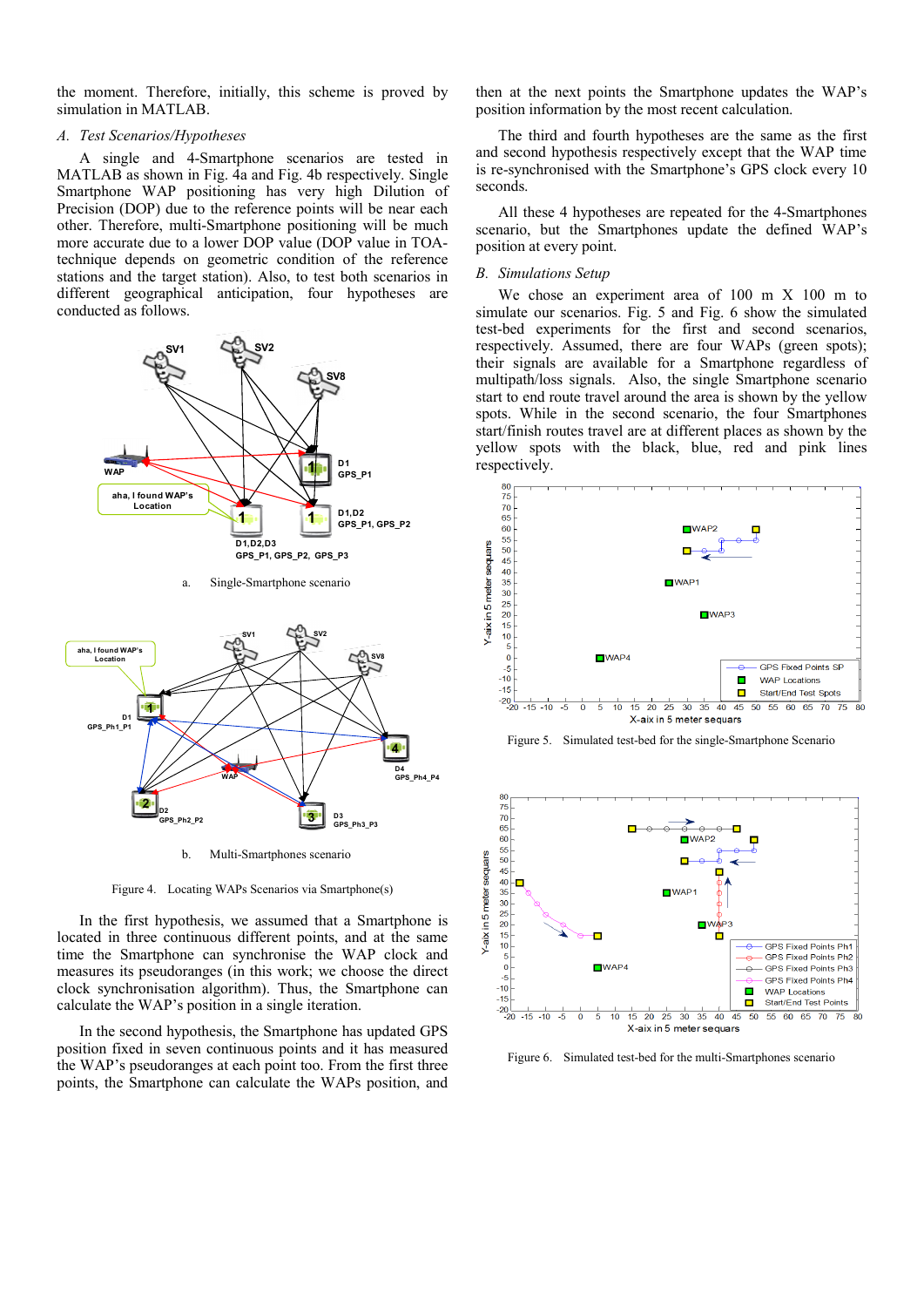# *C. WAP Clock Model*

To simulate the WAP localisation scenarios, an accurate WAP clock model is needed in MATLAB (TOA technique is used). Therefore, we developed a new WAP clock time model for WiFi localisation applications to accurately measure the WAP clock offset and clock drift [6], i.e., the clock delay error is based on real clock noise sources of the WAP clock and using GPS time as a reference time. The clock model for generating WAP clock time can be computed by using equation (1).

$$
C_{time} = T + t^* C_{offset} + C_{drift} \qquad (1)
$$

Where  $C_{time}$  is the local time of a WAP clock, T is the time offset according to reference time (e.g. GPS time); t is a logical time (counter time increased in 1ms). C<sub>offset</sub> is a clock offset in part per-million (ppm) and C<sub>drift</sub> is a drift of the clock model.

In both scenarios, the clock model is used to generate all WAPs clock time. To prove the novelty of using GPS-time as an accurate reference time, a simulated network time (Nettime) is used. The simulated Net-time is represented by synchronising all WAPs clock with a single/reference WAP clock in the network. So, both GPS-time and Net-time are used as a reference time to synchronise WAPs clock time separately. This WAPs clock time is used to stamp the generated beacon frames. Also, we assumed that the WAPs clock offset, in all cases, have a static value. That is, each WAPs clock delay error includes only clock drift.

Fig. 7 shows the WAP clock delay error generated for a single WAP, when the WAP clock is synchronised based on GPS time and the Net-time. It can be seen, when GPS-time is used to synchronise the WAP clock, the WAP clock delay error is more stable. Similarly, Fig. 8 shows the same, but resynchronised at every 10 seconds for the simulation of the third and fourth hypotheses. Note that re-synchronising or refreshing WAPs clock periodically has mitigated the effectiveness of the WAPs clock delay error on this localisation scheme.



Figure 7. Generated a single WAP clock delay error based on GPS time and Net-time



Figure 8. Generated a single WAP clock delay error based on GPS time and Net-time, and resynchronised at every 10 seconds

#### *D. Evaluation of Positioning Accuracy*

Table (I) shows the results of the WAP location accuracy through running all the hypotheses in both scenarios. The first hypothesis accuracy is worst, while the best accuracy is achieved in the fourth hypothesis. The results of the simulated scheme show that the multi-Smartphone scenario is more accurate than the single-Smartphone scenario. This is due to having poor geometric condition in the single-Smartphone scenario. Also, the best accuracy achieved was 0.9 meter using GPS-time, while it is 3.93 meter if the synchronisation is based on Net-time. Thus, better accuracy of WAPs location can be obtained when the GPS-Time is used as reference time for the clock synchronisation, in all cases. Also, the results show that, if the WAPs clock is re-synchronised every 10 seconds, then the accuracy is improved in both scenarios.

| TABLE I. RESULTS OF WAP LOCALISATION ACCURACY IN DIFFERENT |                      |  |  |
|------------------------------------------------------------|----------------------|--|--|
|                                                            | SCENARIOS/HYPOTHESES |  |  |

| <b>Scenarios</b> |                    | <b>Mean of WAP</b><br>location Accuracy in<br>meter |                                 | <b>STD of WAP location</b><br>Accuracy in meter |                                 |  |
|------------------|--------------------|-----------------------------------------------------|---------------------------------|-------------------------------------------------|---------------------------------|--|
|                  | <b>Hypotheses</b>  | Synched<br>Based on<br><b>GPS</b> Time              | Synched<br>Based on<br>Net Time | Synched<br>Based on<br><b>GPS Time</b>          | Synched<br>Based on<br>Net Time |  |
| Single-<br>Phone | <b>Hypothesis1</b> | 12.301                                              | 24.047                          | 5.208                                           | 17.189                          |  |
|                  | Hypothesis2        | 12.536                                              | 17.838                          | 4.609                                           | 14.960                          |  |
|                  | Hypothesis3        | 6.3                                                 | 16.058                          | 6.592                                           | 8.793                           |  |
|                  | <b>Hypothesis4</b> | 3.985                                               | 9.368                           | 4.295                                           | 6.009                           |  |
|                  | <b>Hypothesis1</b> | 11.862                                              | 18.958                          | 4.203                                           | 12.610                          |  |
| Multi-           | Hypothesis2        | 10.367                                              | 16.053                          | 5.309                                           | 6.744                           |  |
| <b>Phones</b>    | Hypothesis3        | 2.806                                               | 8.691                           | 2.641                                           | 4.552                           |  |
|                  | <b>Hypothesis4</b> | 0.918                                               | 3.930                           | 0.898                                           | 2.167                           |  |

#### V. CONCLUSION AND FUTURE WORK

Locating WAPs by Smartphones is achievable. Storing such information in Smartphones' memory or on an Internet central-database can make such localisation system fullyautomated. This is especially useful when Smartphones can use this information to locate themselves indoors. This paper presents simulated experiments proving the viability of such scheme based on the TOA technique.